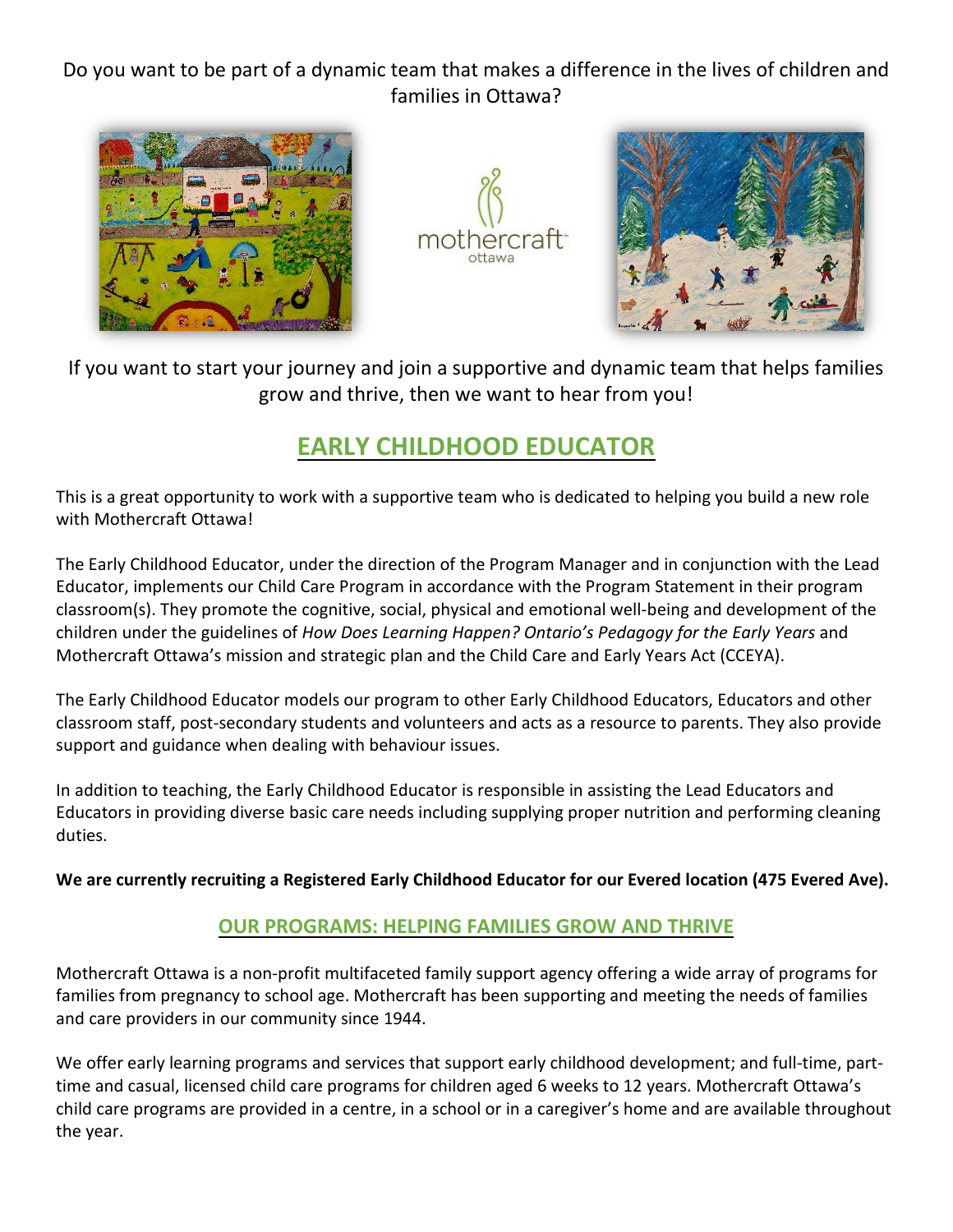We offer a comprehensive range of support services for parents, including prenatal classes, birth companion support, drop-in play groups and parenting workshops. As an EarlyON Child and Family Centre we offer programs and workshops that support parents and caregivers in all aspects of early child development. Note all our programs are offered in both English and French.

### **OUR VALUES**

Through our work with families, staff, partners and the community, Mothercraft is dedicated to:

- Creativity: Exploring possibilities
- Nurturing: Supporting each other with compassion
- Inclusivity: Welcoming and encouraging diversity
- Integrity: Acting with honesty and reliability
- Collaborative Relationships: Built on respect and communication.

#### **QUALIFICATIONS**

- Registered Early Childhood Educator in good standing with the CECE or degree from a recognized College or University, or a provincially recognized equivalent
- Experience in a group child care program
- Extensive knowledge of early years child development
- Adequate energy and ability to meet the physical demands of the jo
- Valid first aid and CPR level C certification
- Satisfactory vulnerable sector check
- High level of integrity and work ethic

## **COMPETENCIES**

- Extensive knowledge of child development
- Strong organizational, interpersonal and communication skills
- Problem solver and proactive thinker
- Effective time-manager and multi-tasker
- Ability to work both independently and in a team environment
- Experience with special needs children will be considered an asset

#### **SALARY AND BENEFITS:**

This position is 37.5 hours per week and qualifies for our competitive vacation leave, group health benefits and health care spending account as per Mothercraft policies.

Salary starts at \$43,500 annually with increases as per our compensation policy.

Mothercraft Ottawa reserves the right to modify the terms of its benefit packages, from time to time, in its sole discretion.